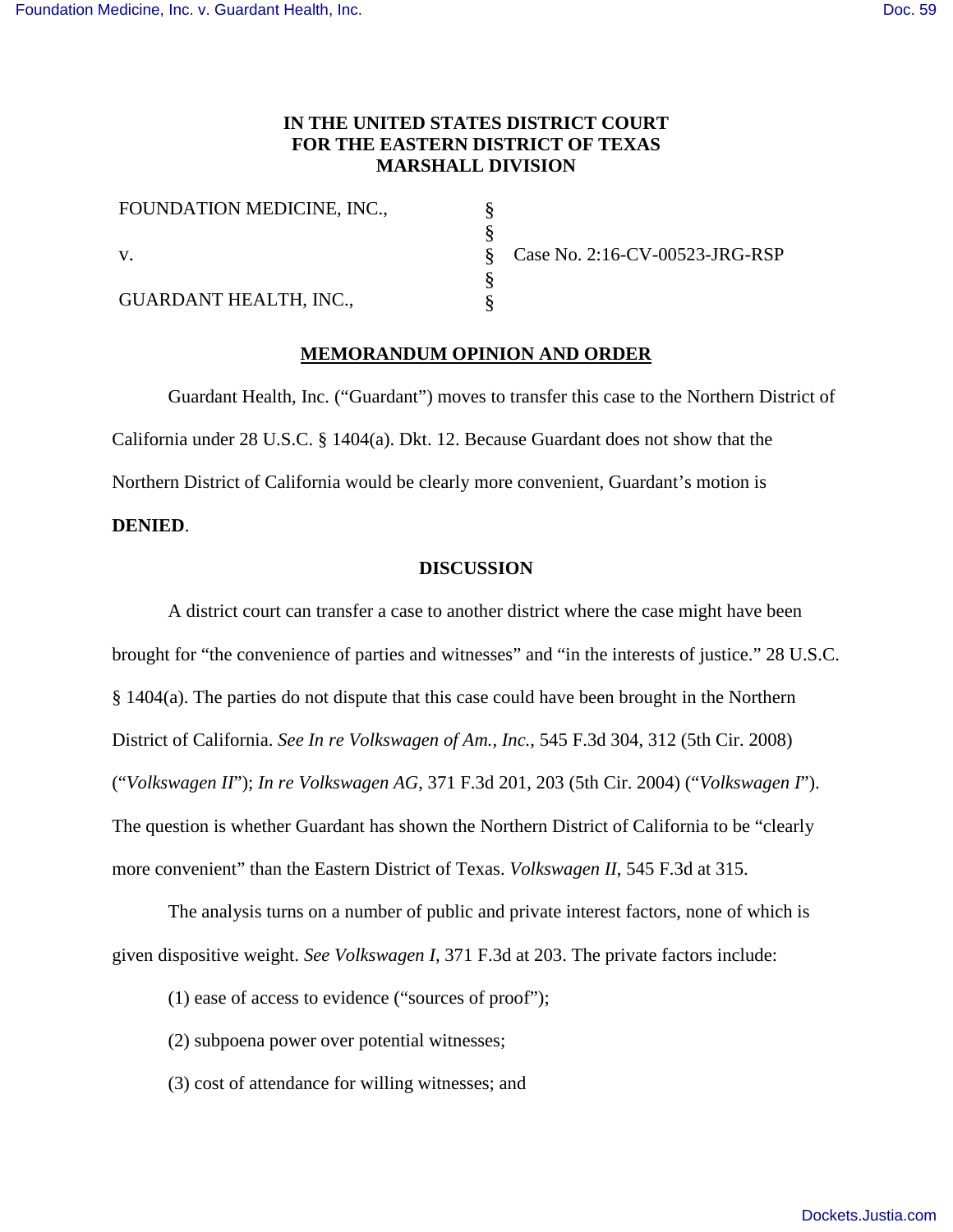(4) other practical problems.

*Volkswagen II*, 545 F.3d at 315. The public factors include:

(1) administrative difficulties flowing from court congestion;

(2) local interest in having localized interests decided at home;

(3) the familiarity of the forum with the law that will govern the case; and

(4) the avoidance of unnecessary problems of conflict of laws.

*Volkswagen I*, 371 F.3d at 203. To meet the burden of showing that the Northern District of California is clearly more convenient, Guardant must show that these private and public interest factors on balance weigh in favor of transfer. *See id.* The parties dispute only the first three private factors and the first two public factors.

# **A. Private Factors**

#### *1) Access to Evidence*

Although modern technology allows a party to access documents discovered during litigation from most anywhere, the "physical" location of documents remains important. *See Volkswagen II*, 545 F.3d at 316; *In re Genentech, Inc.*, 566 F.3d 1338, 1345 (Fed. Cir. 2009). Relevant evidence in patent cases often comes from the accused infringer. *Genentech*, 566 at 1345. Thus, the place where the defendant's documents are kept weighs may weigh in favor of transfer to that location. *Id.*

Most of the relevant evidence in this case is likely located in Redwood City, California, at Guardant's headquarters. Guardant's CEO, Dr. Eltoukhy, indicates that "personnel and documents, both digital and non-digital, concerning the design and development, technical processes, and sales of the [accused] GUARDANT360 testing services are located almost exclusively in Redwood City, California." Dkt. 12-1 ¶ 8.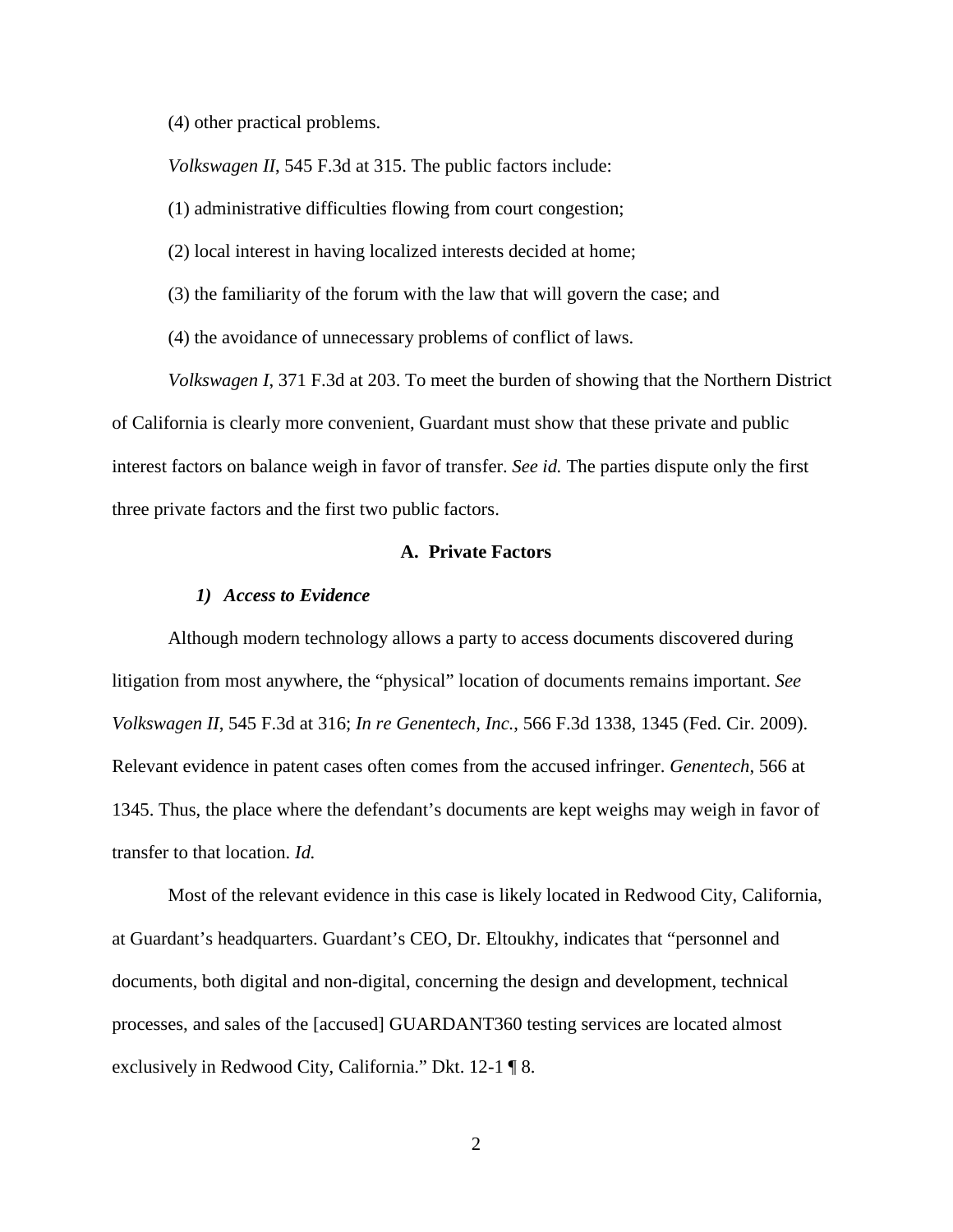Foundation suggests that Guardant's lone Texas sales associates may have relevant information, but Guardant shows that this sales associate was hired in 2015, has little if any relevant information, and that any information he has could easily be obtained from Guardant's Redwood City location. Dkt. 12-1 ¶ 8. Foundation also suggests, however, that third-party MD Anderson in Houston, Texas, has potentially relevant evidence.

Foundation's evidence, most of which appears to be located at Foundation's headquarters in Cambridge, Massachusetts, is entitled to consideration, but it does not shift the balance in Foundation's favor. Foundation's Vice President of Human Resources, Sarah Larson, testified that most of Foundation's documents are kept in Massachusetts, Dkt. 22-12 ¶ 8, roughly 1,700 miles from the Eastern District of Texas and 3,100 miles from the Northern District of California. But because Foundation's evidence will have to be transported to trial held either here or in California, the Massachusetts evidence does not outweigh Guardant's convenience in being able to access evidence from within the transferee district. *See Genentech*, 566 F.3d at 1346 ("[B]ecause the documents housed in Europe and Washington, D.C. will need to be transported in any event, it is only slightly more inconvenient or costly to require the transportation of those materials to California than Texas.").

Accordingly, Guardant has shown that the evidence in this case could be accessed more conveniently from the Northern District of California than from this district. The Court acknowledges that the analysis regarding access to evidence is entirely fictional—at least in a case that does not involve significant physical evidence, the Court must envision a world in which the only way to get documents to trial is to print or retrieve them from their "physical" location" and transport them to trial. *See Pabst Licensing v. Apple*, Case No. 6:15-CV-01095- RWS, Dkt. No. 143 at 4 (E.D. Tex. Sept. 30, 2016); *see also Volkswagen II*, 545 F.3d at 316;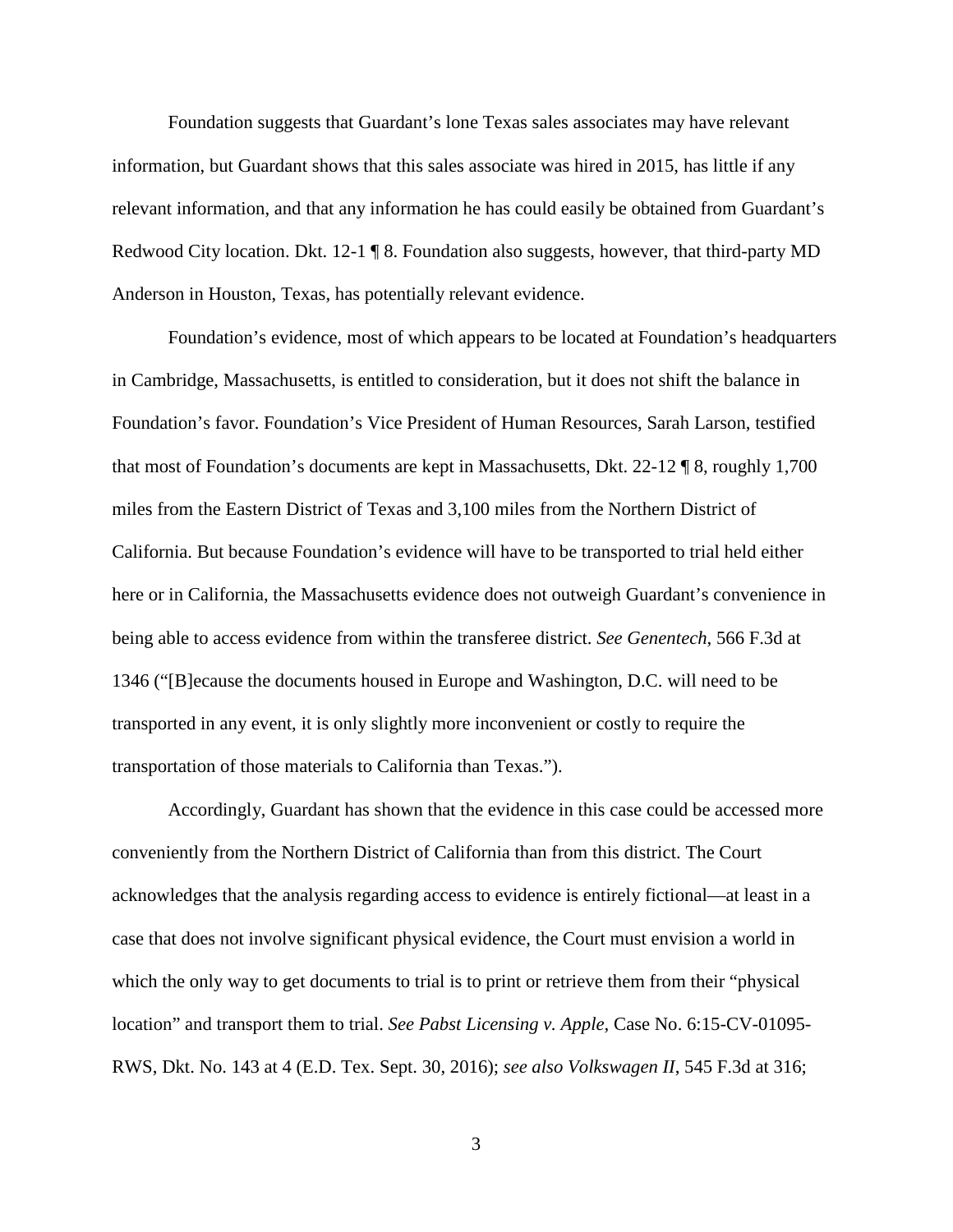*Genentech*, 566 at 1346 ("[T]he court's antiquated era argument was essentially rejected in *Volkswagen* because it would render [the evidence] factor superfluous."). The first factor therefore weighs in favor of transfer.

# *2) Subpoena Power Over Potential Witnesses*

A district court's subpoena power is governed by Federal Rule of Civil Procedure 45. For purposes of § 1404(a), there are three important parts to Rule 45. *See VirtualAgility, Inc. v. Salesforce.com, Inc.*, No. 2:13-CV-00011-JRG, 2014 WL 459719, at \*4 (E.D. Tex. Jan. 31, 2014) (explaining 2013 amendments to Rule 45). First, a district court has subpoena power over witnesses that live or work within 100 miles of the courthouse. *See* Fed. R. Civ. P. 45(c)(1)(A). Second, a district court has subpoena power over residents of the state in which the district court sits—a party or a party's officer that lives or works in the state can be compelled to attend trial, and nonparty residents can be similarly compelled as long as their attendance would not result in "substantial expense." *See* Fed. R. Civ. P. 45(c)(1)(B)(i)-(ii). Third, a district court has nationwide subpoena power to compel a nonparty witness's attendance at a deposition within 100 miles of where the witness lives or works. *See* Fed. R. Civ. P. 45(a)(2), 45(c)(1).

Guardant identifies two nonparty inventors that now live in California and are thus subject to the Northern District of California's subpoena power. But these inventors have stated that they would willingly attend trial in Marshall and would not be inconvenienced from doing so. The California inventors are therefore entitled to minimal if any weight. *See ContentGuard Holdings, Inc. v. Amazon.com, Inc.*, No. 2:13-CV-1112-JRG, 2015 WL 1885256, at \*10 (E.D. Tex. Apr. 24, 2015).

The only dispute is whether this Court's subpoena power over potential nonparty witnesses from MD Anderson is significant. Foundation contends that they intend to call MD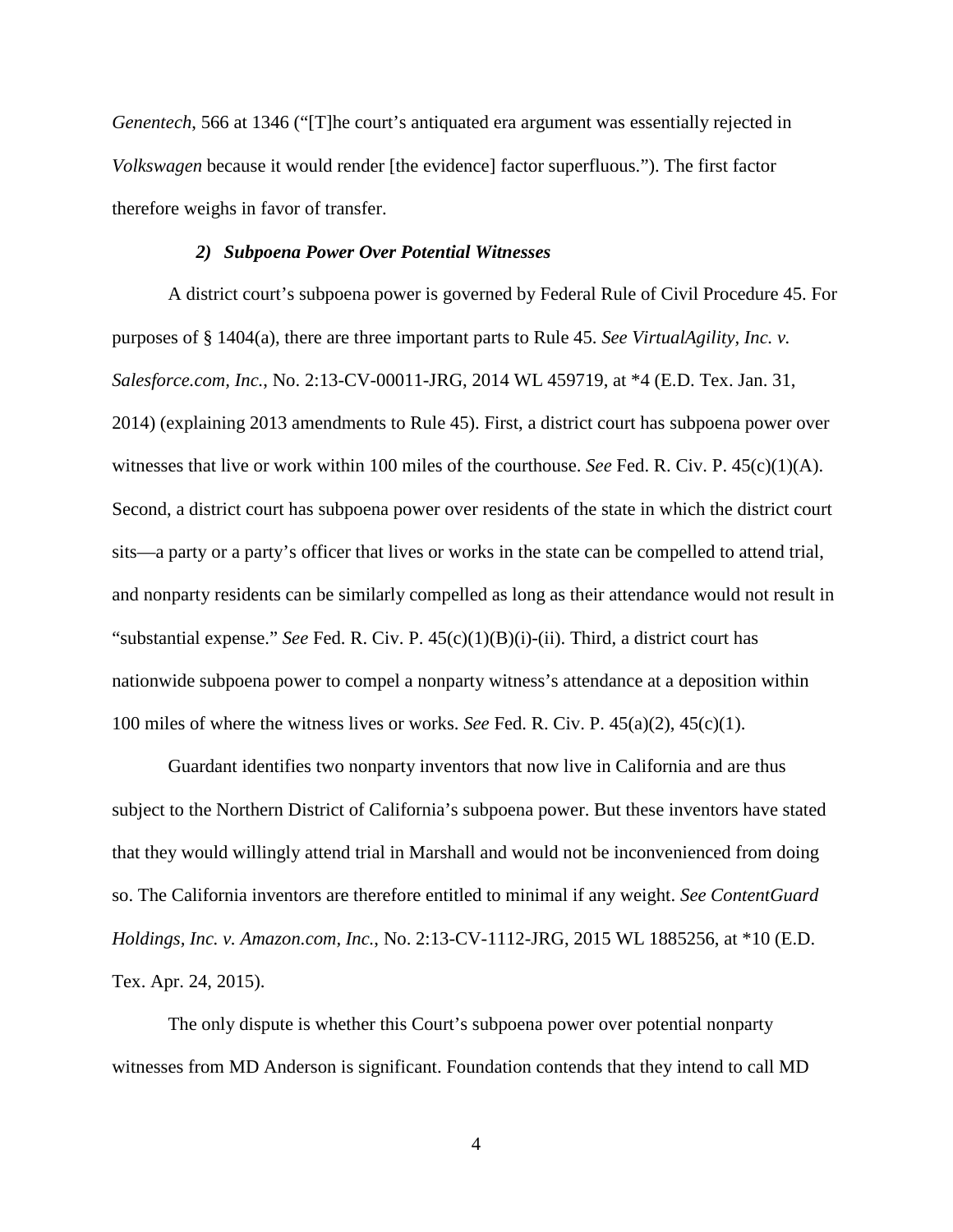Anderson researchers to testify at trial because their collaboration with Guardant involved "clinical evidence of Guardant360's utility." Dkt. 27 at 2-3. Because the MD Anderson researchers are within this Court's subpoena power but not within the transferee court's reach, the witnesses are entitled to consideration.

Guardant explains that collaborations similar to the one with MD Anderson occurred at other research institutions, including two collaborations at research institutions within the Northern District of California. Dkt. 22, Exhibits 1-11. But Foundation wishes to call MD Anderson witnesses to trial, and the Court is not in a position at this stage to say that other California witnesses would be acceptable substitutes. While a district court should assess the "relevance and materiality of the information the witness may provide," it is not necessary for a party "to show that the potential witness has more than relevant and material information." *In re Genentech*, 566 F.3d at 1343. Accordingly, the second factor weighs against transfer.

### *3) Cost of Attendance for Willing Witnesses*

Witness convenience and costs of attending trial are important considerations. *In re Genentech*, 566 F.3d 1338 at 1343. "When the distance between an existing venue for trial of a matter and a proposed venue under  $\S 1404(a)$  is more than 100 miles, the factor of inconvenience to witnesses increases in direct relationship to the additional distance to be traveled." *Volkswagen I*, 371 F.3d at 204-05. "Additional distance means additional travel time; additional travel time increases the probability for meal and lodging expenses; and additional travel time with overnight stays increases the time which these fact witnesses must be away from their regular employment." *Id.* at 205.

There is little dispute that a trial in the Northern District of California would be more convenient for party witnesses. Guardant shows that its witnesses all live or work in and around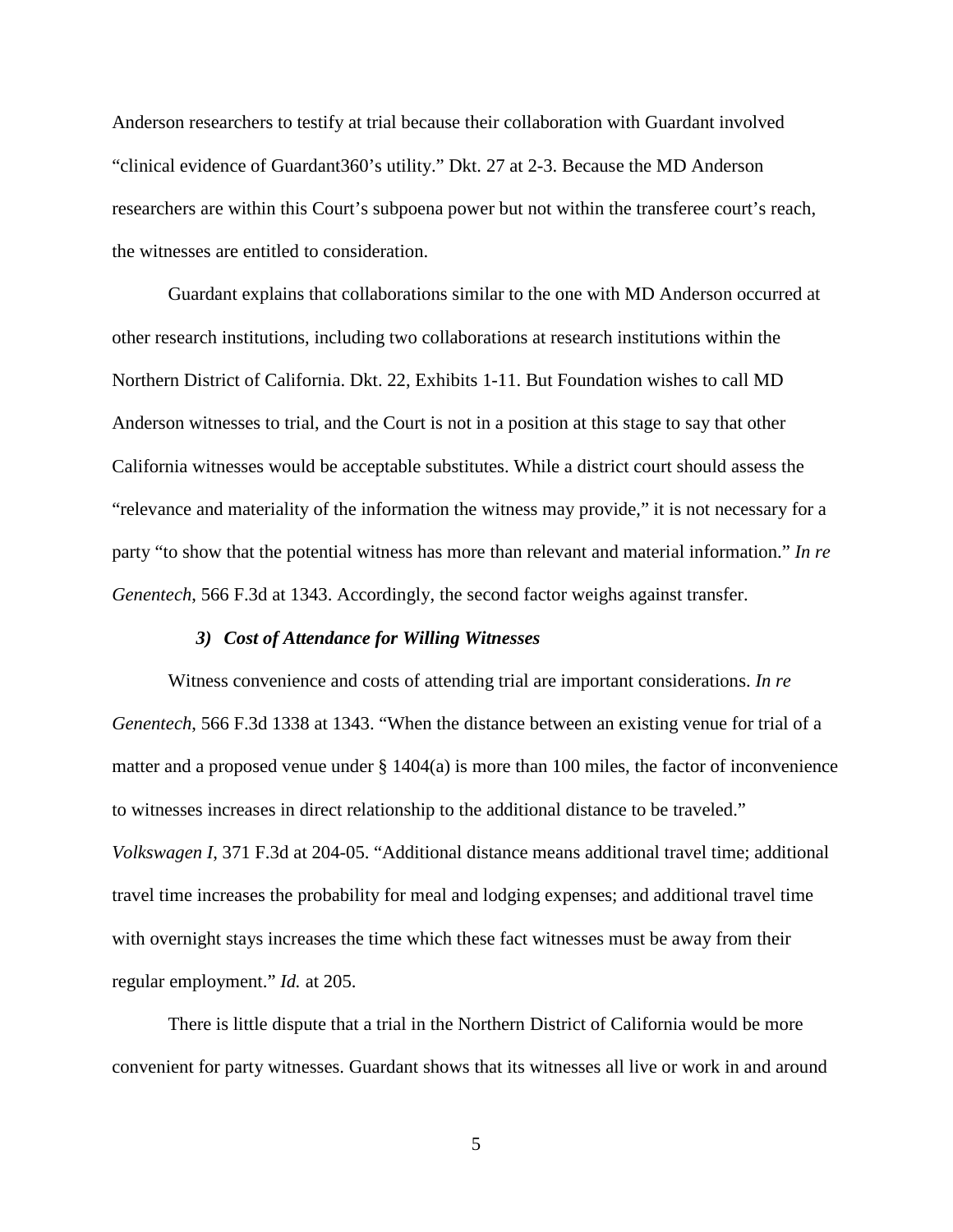Redwood City, California. Dkt. 12-1 ¶ 6. Aside from a handful of Foundation's sales and marketing personnel that live or work in Texas, Foundation's employees, including six of the eight inventors of the asserted patent, live in Massachusetts. Dkt. 22 at 6; Dkt. 22-12  $\P$ 9. Foundation's employees will be required to travel and spend time away from home in any event. *See Genentech*, 566 F.3d at 1346. Neither party submits evidence showing that a trial in the Northern District of California would last longer than the typical one-week patent trial in Marshall, or evidence showing comparative costs of attendance, and thus the Court cannot realistically assess the relative cost for out-of-town witnesses.

Of the proposed nonparty witnesses, Foundation's MD Anderson witnesses would find it more convenient to travel to Marshall. The convenience of the nonparty witnesses typically carries the greatest weight in the analysis, *see, e.g.*, *Aquatic Amusement Assoc., Ltd. v. Walt Disney World Co.*, 734 F. Supp. 54, 57 (N.D.N.Y. 1990), and thus the Court gives significant weight to Foundation's MD Anderson witnesses. Accordingly, the potential cost and inconvenience saved from eliminating the need for Guardant's witnesses to travel to Marshall stands against the inconvenience and cost to Foundation's nonparty witnesses. The third factor therefore is neutral.

### **B. Public Factors**

The parties dispute only the first two public interest factors—administrative difficulties and local interest. With respect to administrative difficulties, Foundation argues that the faster time to trial in this district weighs against transfer. Guardant itself cites statistics showing that this district has an average time to trial of 20.9 months and the Northern District of California has an average time to trial of 26.7 months. Guardant contends that six months is insignificant, but the Court disagrees. The court congestion factor generally favors a district that can bring a